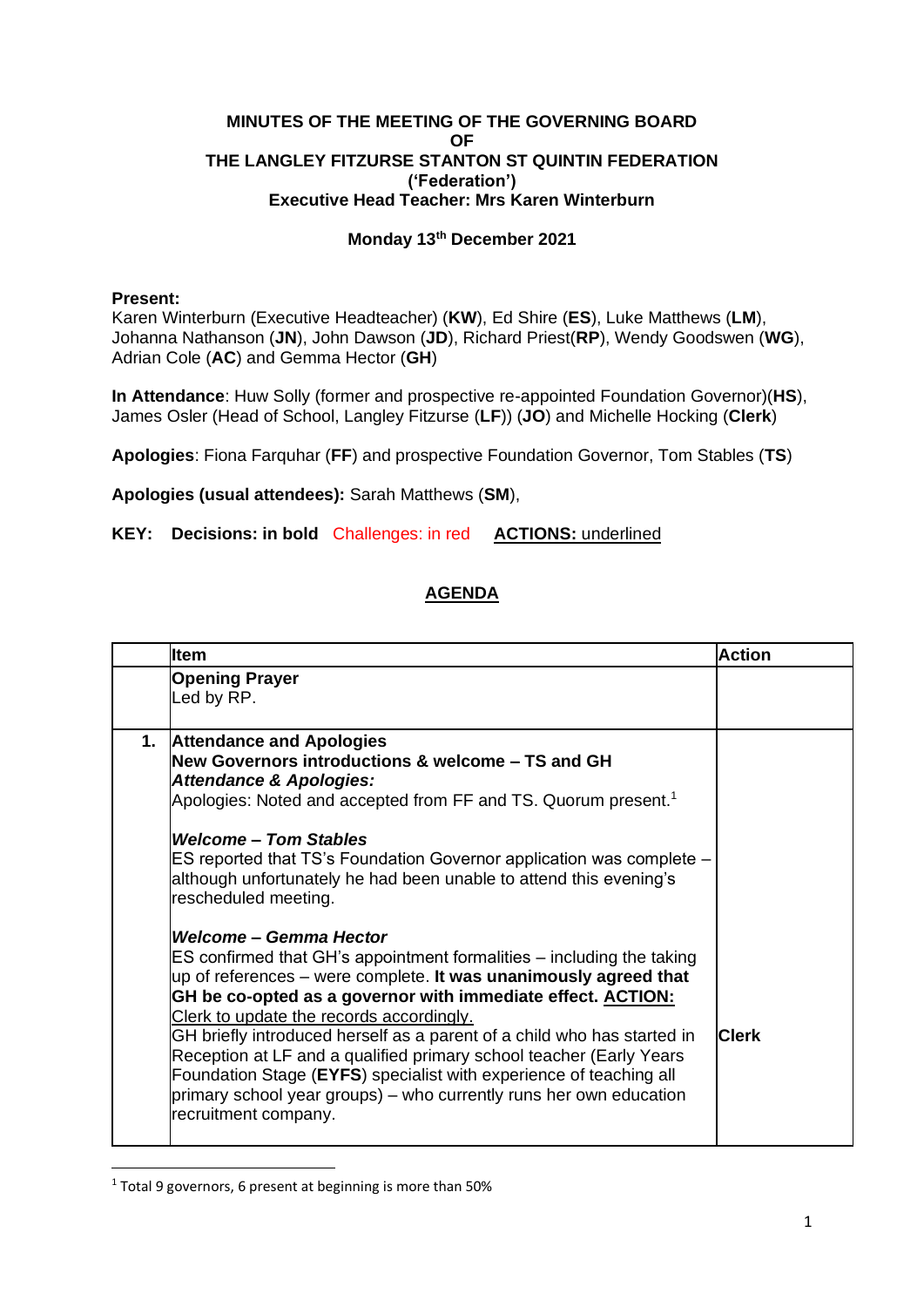|    | ES also welcomed HS to the meeting – explaining that HS had<br>previously been a valued member of the team and he was pleased to<br>confirm that HS's application for re-appointment as a Foundation<br>Governor was currently being processed by the Diocese. <b>ACTION:</b><br>Clerk to update the records with HS's appointment following completion<br>of Diocesan appointment processes and DBS checks.                                                                                                                                                                                                                                                                                                                                                                                                                                        | <b>Clerk</b>       |
|----|-----------------------------------------------------------------------------------------------------------------------------------------------------------------------------------------------------------------------------------------------------------------------------------------------------------------------------------------------------------------------------------------------------------------------------------------------------------------------------------------------------------------------------------------------------------------------------------------------------------------------------------------------------------------------------------------------------------------------------------------------------------------------------------------------------------------------------------------------------|--------------------|
| 2. | Declaration of Pecuniary Interests – annual forms completion<br>GH formally declared her interest as an education recruiter although<br>noting that she had no intention of formally assisting with recruitment<br>via her company she would be happy to lend impartial support in<br>drafting advertisements, job profiles, etc at any time for either school<br>should this be requested. No interests declared in this evening's<br>agenda.                                                                                                                                                                                                                                                                                                                                                                                                      |                    |
| 3. | Approval of last minutes (23 <sup>rd</sup> September) and matters arising (not<br>covered elsewhere)<br>The minutes had been circulated and it was presumed that all present<br>had reviewed them. The minutes of 23 <sup>rd</sup> September were<br>unanimously approved as a true and accurate record of that<br>meeting. ACTIONS: (i) ES to sign the last minutes and return them to<br>the Clerk for filing and (ii) Clerk to publish/file the last minutes as<br>appropriate.<br><b>Matters Arising</b><br>See AOB below.                                                                                                                                                                                                                                                                                                                      | ES<br><b>Clerk</b> |
| 4. | <b>Ratification of the Pay Panel Recommendations for Staff Pay</b><br>It was noted that the Pay Panel recommendations had been approved<br>by the majority of governors by email and implemented on the basis of<br>that provisional approval - to be ratified this evening.<br>The Pay Panel recommendations for staff pay were unanimously<br>ratified and implementation of them unanimously retrospectively<br>approved.                                                                                                                                                                                                                                                                                                                                                                                                                        |                    |
| 5. | <b>Headteacher Report - including</b><br>Data Update, School Development Plan (SDP)<br><b>Subcommittee Actions from SDP</b><br>It was noted that KW's comprehensive Headteacher Report had been<br>circulated prior to the meeting and it was presumed all present had<br>reviewed it.<br>KW highlighted:<br>Really busy – combination of teaching & learning and Covid<br>challenges<br>Stanton St Quintin (SSQ) remote learning today following Covid<br>spike<br>Continued focus on teaching & learning – maintenance of high<br>quality teaching, lots of exciting special events and admissions for<br>next year<br>Huge achievements made by the federation both last year and this<br>٠<br>autumn term<br>Cleaning challenges: No cleaners at LF for a time - staff worked<br>above and beyond to cover – coming in early and at weekends to |                    |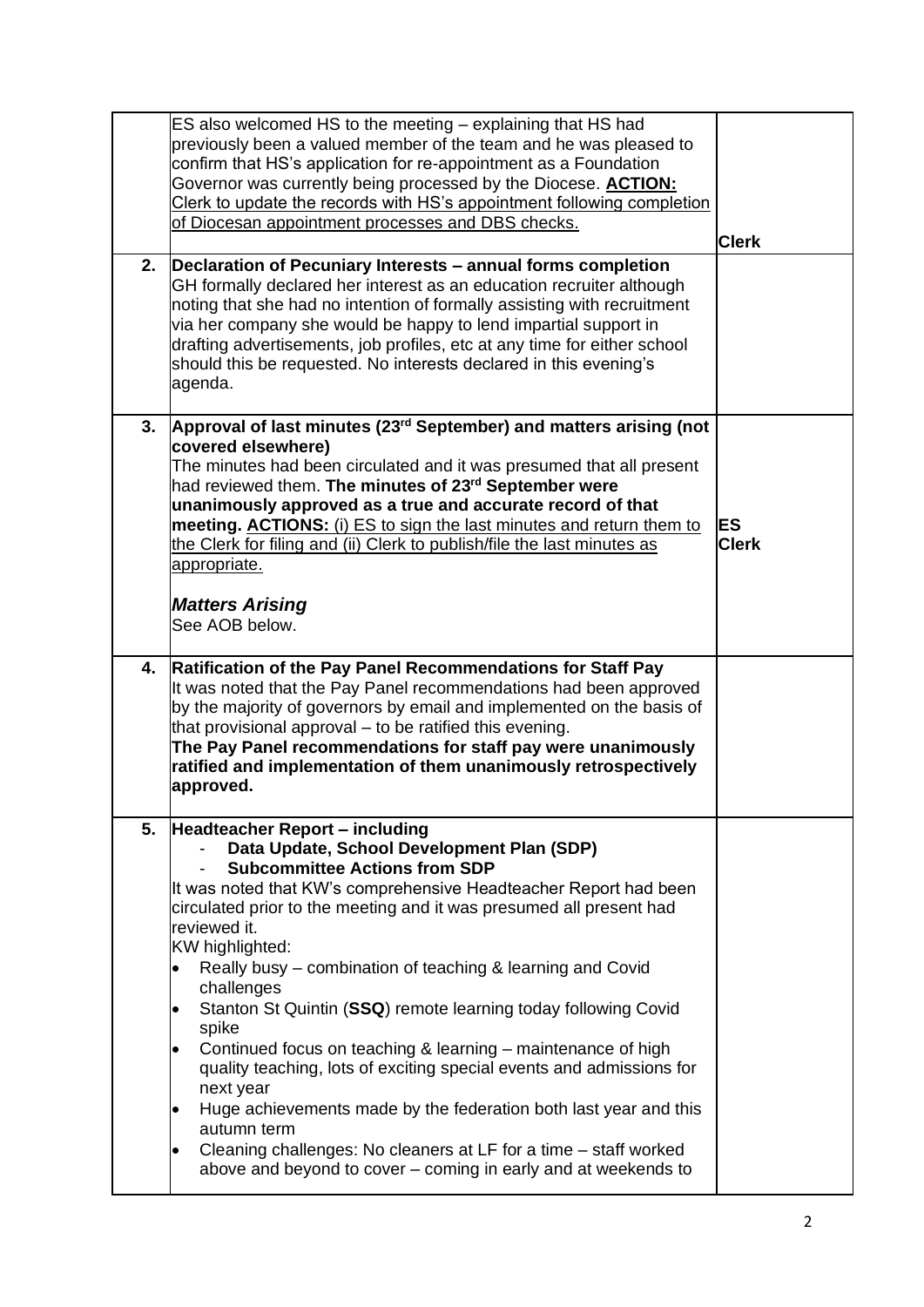| clean (particularly focused on more stringent cleaning requirements<br>of the pandemic                                                                                                                                                                                                                                                                                                                                                                                                                           |              |
|------------------------------------------------------------------------------------------------------------------------------------------------------------------------------------------------------------------------------------------------------------------------------------------------------------------------------------------------------------------------------------------------------------------------------------------------------------------------------------------------------------------|--------------|
| The board queried whether cleaning arrangements had now reached a<br>point of stability. KW confirmed that, as detailed at Finance & Resource<br>Committee ( $F\&R$ ), cleaning was now settled – early expiry of contract<br>without penalty and, following an interim period, the new provider's<br>formal contract commences from January with them recruiting specific<br>cover.                                                                                                                             |              |
| <b>KW</b> continued:                                                                                                                                                                                                                                                                                                                                                                                                                                                                                             |              |
| Catering: Early expiry of contract without penalty – including<br>$\bullet$<br>cessation of unsustainably high management fee. Both schools<br>have moved to the new provider (SSQ via brought in service) which<br>is more competitively priced and with good quality food (the<br>standard of which is being closely monitored) – stable position now<br>and both schools have Christmas dinners scheduled.                                                                                                    |              |
| The board:                                                                                                                                                                                                                                                                                                                                                                                                                                                                                                       |              |
| Noted that, in light of these recent experiences, the Business<br>$\bullet$<br>Continuity Plan was being updated to specifically include provisions<br>relating to cleaning and catering and would be reviewed by<br>governors in March <b>ACTION:</b> Clerk to add Business Continuity Plan Clerk<br>to the March agenda. KW assured governors that the Business<br>Continuity Plan remained fit for purpose, noting that the recent audit<br>had been very positive about the general comprehensiveness of the |              |
| plan.                                                                                                                                                                                                                                                                                                                                                                                                                                                                                                            |              |
| Commended staff for their dedication and queried how everyone is.<br>$\bullet$<br>KW explained that staff are completely fatigued although everyone<br>at both schools have been great and supported each other really<br>well. JO reiterated that it was good to see how well all staff have<br>teamed together – often at short notice – and JN echoed these<br>positive comments.                                                                                                                             |              |
| Unanimously agreed that, upon formal re-appointment of HS,<br>$\bullet$                                                                                                                                                                                                                                                                                                                                                                                                                                          |              |
| HS to join F&R and JD to move to Teaching, Learning &<br>Development Committee (TLD) ACTION: Clerk to update the<br>records accordingly, following completion of HS's Foundation<br>Governor appointment formalities.                                                                                                                                                                                                                                                                                            | <b>Clerk</b> |
| KW continued:                                                                                                                                                                                                                                                                                                                                                                                                                                                                                                    |              |
| Covid 19 testing regime continues, following rise in cases (and on<br>$\bullet$<br>Public Health advice) staff have moved from twice weekly to daily<br>testing – threshold is 10% of class (5 cases):                                                                                                                                                                                                                                                                                                           |              |
| LF is on amber alert $-$ with enhanced cleaning, retention of<br>$\circ$<br>class bubbles and zoned playtimes until the end of term<br>SSQ will tip threshold tomorrow if a PCR result which is<br>$\circ$<br>currently awaited comes back positive                                                                                                                                                                                                                                                              |              |
| Each school has a remote learning policy:<br>$\bullet$<br>SSQ uses 'SeeSaw' (electronic platform), via which children<br>$\circ$<br>can digitally receive and upload their work for teachers to                                                                                                                                                                                                                                                                                                                  |              |
| mark                                                                                                                                                                                                                                                                                                                                                                                                                                                                                                             |              |
| LF uses 'Tapestry' (a similar electronic system) and is<br>$\circ$<br>making checks to ensure fully set up by the end of term by<br>way of contingency                                                                                                                                                                                                                                                                                                                                                           |              |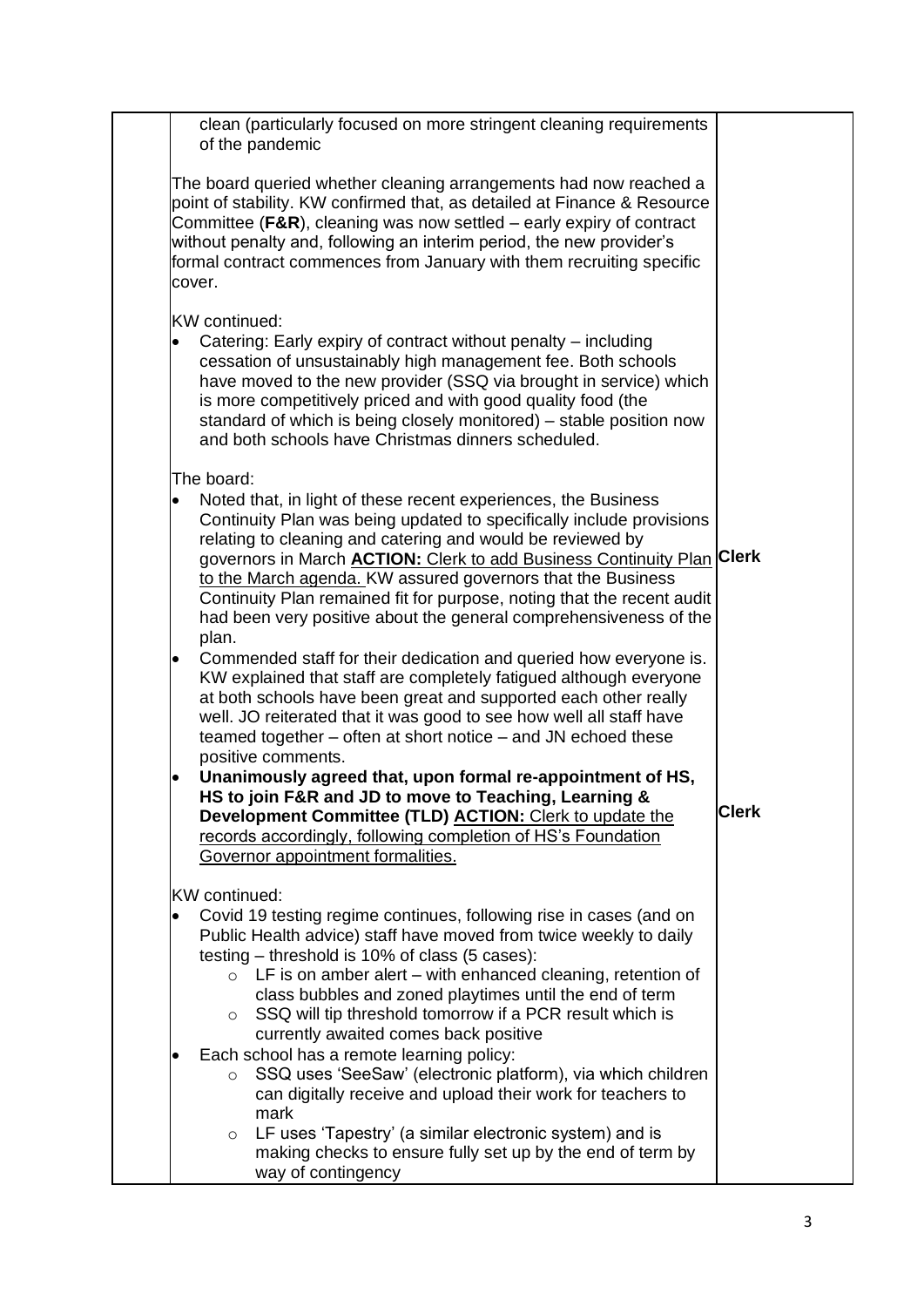|    | Broad resources for remote learning - including Maths No<br>$\circ$<br>Problem and phonic - focused on computer-based or<br>practical activities (to minimise families' need to print<br>anything)<br>The board noted that governors were focused on linking their work to<br>SDP priorities, with committees' chairs meeting to consider best ways to<br>do this and the last TLD meeting including lots of actions for individual<br>governors. |  |
|----|---------------------------------------------------------------------------------------------------------------------------------------------------------------------------------------------------------------------------------------------------------------------------------------------------------------------------------------------------------------------------------------------------------------------------------------------------|--|
| 6. | Teaching, Learning & Development Committee Report -                                                                                                                                                                                                                                                                                                                                                                                               |  |
|    | <b>ratification of EYFS Governor</b><br>It was noted that the minutes had been circulated prior to the meeting                                                                                                                                                                                                                                                                                                                                    |  |
|    | and it was presumed that all present had reviewed them.                                                                                                                                                                                                                                                                                                                                                                                           |  |
|    | AC highlighted:                                                                                                                                                                                                                                                                                                                                                                                                                                   |  |
|    | Annual cycle of key agenda items agreed - aligned to data drops to<br>increase efficiency (this will be initially run for a 12 months' trial<br>period)                                                                                                                                                                                                                                                                                           |  |
|    | Term 6 data was revied – particularly for the benefit of new<br>٠                                                                                                                                                                                                                                                                                                                                                                                 |  |
|    | governors - to recap and consider the nature of progress and                                                                                                                                                                                                                                                                                                                                                                                      |  |
|    | attainment data available<br>SDP areas requiring focus for the next year were considered<br>$\bullet$                                                                                                                                                                                                                                                                                                                                             |  |
|    | The very positive engagement of LF staff with the introduction of<br>$\bullet$                                                                                                                                                                                                                                                                                                                                                                    |  |
|    | Maths No Problem scheme and the significant changes to working                                                                                                                                                                                                                                                                                                                                                                                    |  |
|    | practices this brings were specifically discussed<br>Detailed discussion and approval of policies were undertaken                                                                                                                                                                                                                                                                                                                                 |  |
|    | $\bullet$<br>Link governors' roles were allocated, actions set and very positive<br>$\bullet$                                                                                                                                                                                                                                                                                                                                                     |  |
|    | Maths visit report noted (the subject leader confirming that Maths                                                                                                                                                                                                                                                                                                                                                                                |  |
|    | has been invested in well)                                                                                                                                                                                                                                                                                                                                                                                                                        |  |
|    | The impact of Covid has been significant - particularly for EYFS<br>and Key Stage 1 children's social and emotional resilience and                                                                                                                                                                                                                                                                                                                |  |
|    | independence – it is likely to take a long time to move past the                                                                                                                                                                                                                                                                                                                                                                                  |  |
|    | impact of the pandemic                                                                                                                                                                                                                                                                                                                                                                                                                            |  |
|    | Questions were invited. There were none                                                                                                                                                                                                                                                                                                                                                                                                           |  |
|    | GH's appointment as EYFS Governor was unanimously approved.                                                                                                                                                                                                                                                                                                                                                                                       |  |
|    | AC added that the committee looked forward to welcoming JD.                                                                                                                                                                                                                                                                                                                                                                                       |  |
| 7. | <b>Finance &amp; Resources Committee Report</b>                                                                                                                                                                                                                                                                                                                                                                                                   |  |
|    | <b>Summary of items discussed</b>                                                                                                                                                                                                                                                                                                                                                                                                                 |  |
|    | Approval of relevant items (including Income & Expenditure                                                                                                                                                                                                                                                                                                                                                                                        |  |
|    | Report (I&E)<br>It was noted that the minutes had been circulated and it was presumed                                                                                                                                                                                                                                                                                                                                                             |  |
|    | that all present had reviewed them.                                                                                                                                                                                                                                                                                                                                                                                                               |  |
|    | LM highlighted:                                                                                                                                                                                                                                                                                                                                                                                                                                   |  |
|    | SWAP Audit: came through amazingly with just two<br>$\bullet$                                                                                                                                                                                                                                                                                                                                                                                     |  |
|    | recommendations<br>The committee approved staffing requests for 3 Teaching Assistants                                                                                                                                                                                                                                                                                                                                                             |  |
|    | The telephone network/infrastructure upgrade processes are<br>٠                                                                                                                                                                                                                                                                                                                                                                                   |  |
|    | ongoing                                                                                                                                                                                                                                                                                                                                                                                                                                           |  |
|    | Catering and cleaning mentioned above were briefly discussed                                                                                                                                                                                                                                                                                                                                                                                      |  |
|    |                                                                                                                                                                                                                                                                                                                                                                                                                                                   |  |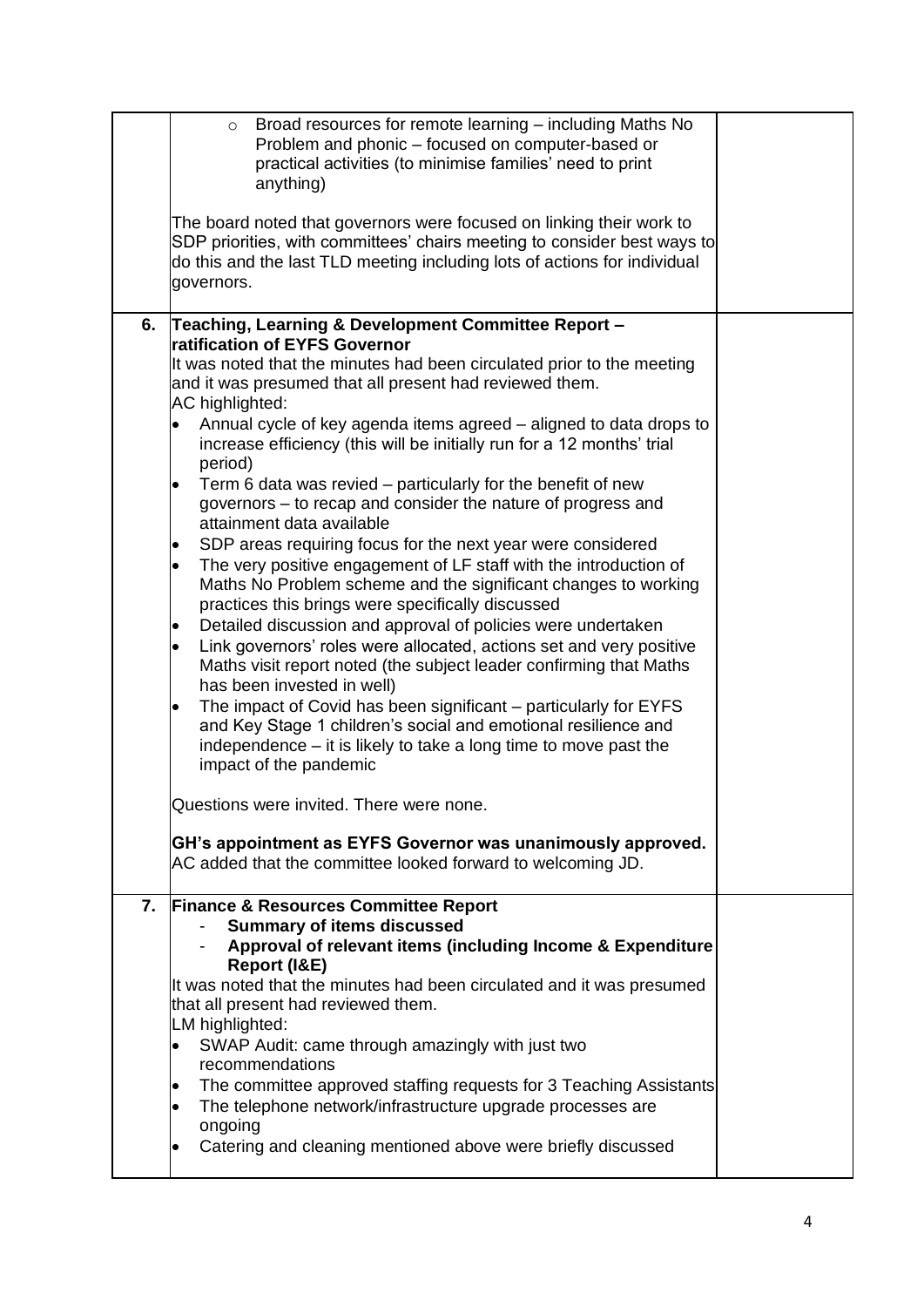|    | The board queried how the new finance and administration staffing<br>structure was working in practice. KW emphasised that the huge<br>changes, necessarily instigated on short notice and with very little<br>handover, were incredibly challenging for staff initially. KW noted that,<br>whilst it is still early days, the structure is much more cohesive and as<br>further consistency of processes is implemented, capacity/staff<br>workloads should become more manageable. KW stressed that<br>completing the telephone network upgrade is a significant priority to<br>reduce daily pressures on the finance and admin team.<br>The I&E and School Fund Audit Certificates were unanimously<br>approved in the form circulated prior to the meeting and ES /KW<br>authorised to sign them as necessary. It was acknowledged that,<br>technically, such routine financial monitoring can be fully delegated to<br>F&R provided that FGB always retain financial oversight (including the<br>opportunity to review and approve annual budgets in some detail).                                                                                                                                                                                                                                                |     |
|----|------------------------------------------------------------------------------------------------------------------------------------------------------------------------------------------------------------------------------------------------------------------------------------------------------------------------------------------------------------------------------------------------------------------------------------------------------------------------------------------------------------------------------------------------------------------------------------------------------------------------------------------------------------------------------------------------------------------------------------------------------------------------------------------------------------------------------------------------------------------------------------------------------------------------------------------------------------------------------------------------------------------------------------------------------------------------------------------------------------------------------------------------------------------------------------------------------------------------------------------------------------------------------------------------------------------------|-----|
|    |                                                                                                                                                                                                                                                                                                                                                                                                                                                                                                                                                                                                                                                                                                                                                                                                                                                                                                                                                                                                                                                                                                                                                                                                                                                                                                                        |     |
| 8. | <b>Christian Distinctiveness Committee Update</b><br>It was noted that the minutes had been circulated and it was presumed<br>that all present had reviewed them.<br>RP highlighted:<br>At a recent Bristol Diocese Foundation Governor Induction session<br>$\bullet$<br>he attended - he was one of only four (out of a total of 24<br>attendees) whose school's had a separate Christian Distinctiveness<br>or Ethos Committee!<br>Lots of special services this term: Back to School (September),<br>Harvest (October), Remembrance (November) and Christmas<br>(December) and high-quality collective worship is regularly<br>supported<br>There are clear indicators that the school is prioritising Christian<br>$\bullet$<br>Distinctiveness $-$ e.g., the table with worship cloth in cherry hall $-$ in<br>which the children obviously take pride - laid out in school and stars<br>project (woodwork/carvings displays)<br>Whilst the school's ethos and values are great, the committee are<br>٠<br>considering some further activities highlighting 'courageous<br>advocacy' $-$ e.g., the church toilet is twinned with one in another<br>country – encouraging steps to improve sanitation in needy<br>countries, similar arrangements for bin twinning (which also<br>encourages children to reflect) |     |
|    | KW explained that both Ofsted and SIAMS inspections have<br>recommenced following the initial hiatus of the Covid pandemic, but the<br>federation schools are unlikely to be inspected imminently and so<br>leadership and staff are currently focusing more on implementation and<br>impact of measures than on producing inspection evidence<br>documentation (such as Self Evaluation Form (SEF)).                                                                                                                                                                                                                                                                                                                                                                                                                                                                                                                                                                                                                                                                                                                                                                                                                                                                                                                  |     |
|    |                                                                                                                                                                                                                                                                                                                                                                                                                                                                                                                                                                                                                                                                                                                                                                                                                                                                                                                                                                                                                                                                                                                                                                                                                                                                                                                        |     |
| 9. | Policies and Published Documents: Log On (schoolaspect.com)<br>Automatic reminders will continue. <b>ACTION:</b> All to log on and confirm<br>feedback/approval via schoolaspect.<br>KW highlighted:<br>Teaching & Learning, Special Educational Needs & Disabilities                                                                                                                                                                                                                                                                                                                                                                                                                                                                                                                                                                                                                                                                                                                                                                                                                                                                                                                                                                                                                                                  | All |
|    | (SEND) and Governor Visits policies had been separately circulated<br>prior to upload to schoolaspect to elicit specific focus and comments                                                                                                                                                                                                                                                                                                                                                                                                                                                                                                                                                                                                                                                                                                                                                                                                                                                                                                                                                                                                                                                                                                                                                                            |     |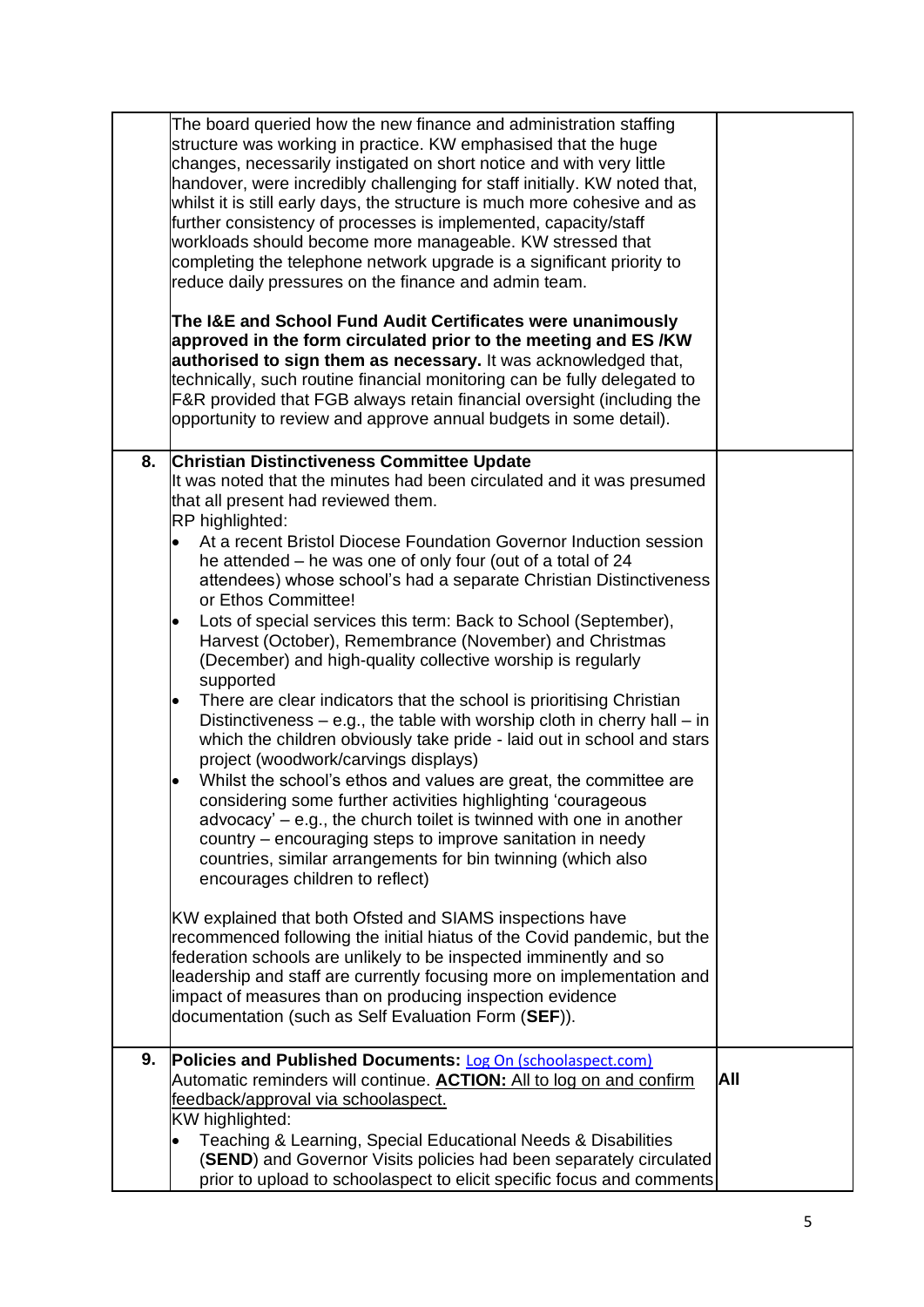| from governors - it was noted that there were none <b>ACTIONS:</b> (i)<br>KW to upload to schoolaspect the Teaching & Learning, SEND and<br>Governor Visits policies in the form circulated prior to the meeting<br>and (ii) all to approve these policies electronically via schoolaspect.<br>SEND and Pupil Premium are statutory reports which must be<br>٠<br>published on the schools' websites - each of the SEND and Pupil<br>Premium policies and reports were unanimously approved for<br>publication on the schools' websites. ACTION: KW to upload<br>SEND and Pupil Premium documents to the school website before<br>the end of December.                                                                                                                                                                                                                                                                                                                                                                                                                                                                                                                                                                                                                                                                                                                                                                                                                                                                                                                                                                                                                                                                                                 | <b>KW</b><br>All<br><b>KW</b>                    |
|--------------------------------------------------------------------------------------------------------------------------------------------------------------------------------------------------------------------------------------------------------------------------------------------------------------------------------------------------------------------------------------------------------------------------------------------------------------------------------------------------------------------------------------------------------------------------------------------------------------------------------------------------------------------------------------------------------------------------------------------------------------------------------------------------------------------------------------------------------------------------------------------------------------------------------------------------------------------------------------------------------------------------------------------------------------------------------------------------------------------------------------------------------------------------------------------------------------------------------------------------------------------------------------------------------------------------------------------------------------------------------------------------------------------------------------------------------------------------------------------------------------------------------------------------------------------------------------------------------------------------------------------------------------------------------------------------------------------------------------------------------|--------------------------------------------------|
| The board noted:<br>Governor Visits policy is very clear and underlines the strategic role<br>of governors (and need to avoid operational matters) and need to<br>ensure meaningful monitoring<br>Visit Notes are important to:<br>$\bullet$<br>Provide a full record and evidence for inspections<br>$\circ$<br>Encourages governor reflection - clarity of purpose and<br>$\circ$<br>objectives of the visit<br>Show governor participation - raising the profile of<br>$\circ$<br>governors by visiting the schools and sharing immersion in<br>the schools with the schools' community<br>Recent Ofsted inspections in the southwest have shown a key trend<br>identified – particularly during pandemic restrictions – is lack of<br>governor oversight                                                                                                                                                                                                                                                                                                                                                                                                                                                                                                                                                                                                                                                                                                                                                                                                                                                                                                                                                                                           |                                                  |
| 10. Governance Update:<br>(a) Reminder of the role of governors<br>(b) Difference between Operational and Strategic involvement<br>(c) Test through monitoring<br>(d) Next Update Governors' Briefing Term 3 (On-line broadcast)<br>- 19 January 2022 16:00-17:30<br>ES reported that he had attended a Governance Update, which broadly<br>included:<br>Public Health guidance on Covid<br>$\bullet$<br>Emphasis on governors' monitoring role – importance of verifying<br>$\bullet$<br>what is reported into governors' meetings and evidencing this<br>Stressing importance of external validation<br>Reminder of huge list of upcoming training available – ES is keen<br>٠<br>that governors' target their attendance to maximise impact on their<br>specific roles and areas of interest<br>Details of funding arrangements and need to keep on top them -<br>٠<br>particular relating to Education Health Care Plans (EHCPs)<br>Details of various digital resources available to schools including<br>remote learning resources, free holiday camp and Pupil Premium<br><b>Strategy Statements frameworks</b><br>AC volunteered to attend the next Governors' Briefing – on 19 <sup>th</sup> January<br>and others to volunteer (after the meeting) to attend the remaining<br>Governor Briefing sessions for this academic year on a rota basis<br><b>ACTIONS:</b> (i) Clerk to book AC onto the January session (ii) AC to<br>attend and report back on the January session at the January FGB (iii)<br>Clerk to circulate remaining dates to all and request volunteers (iv) all to<br>volunteer to attend a session if feasible and (v) Clerk to add Governor<br>Briefing Update as a standing agenda item (attributed to the governor(s) | <b>Clerk</b><br><b>AC</b><br><b>Clerk</b><br>All |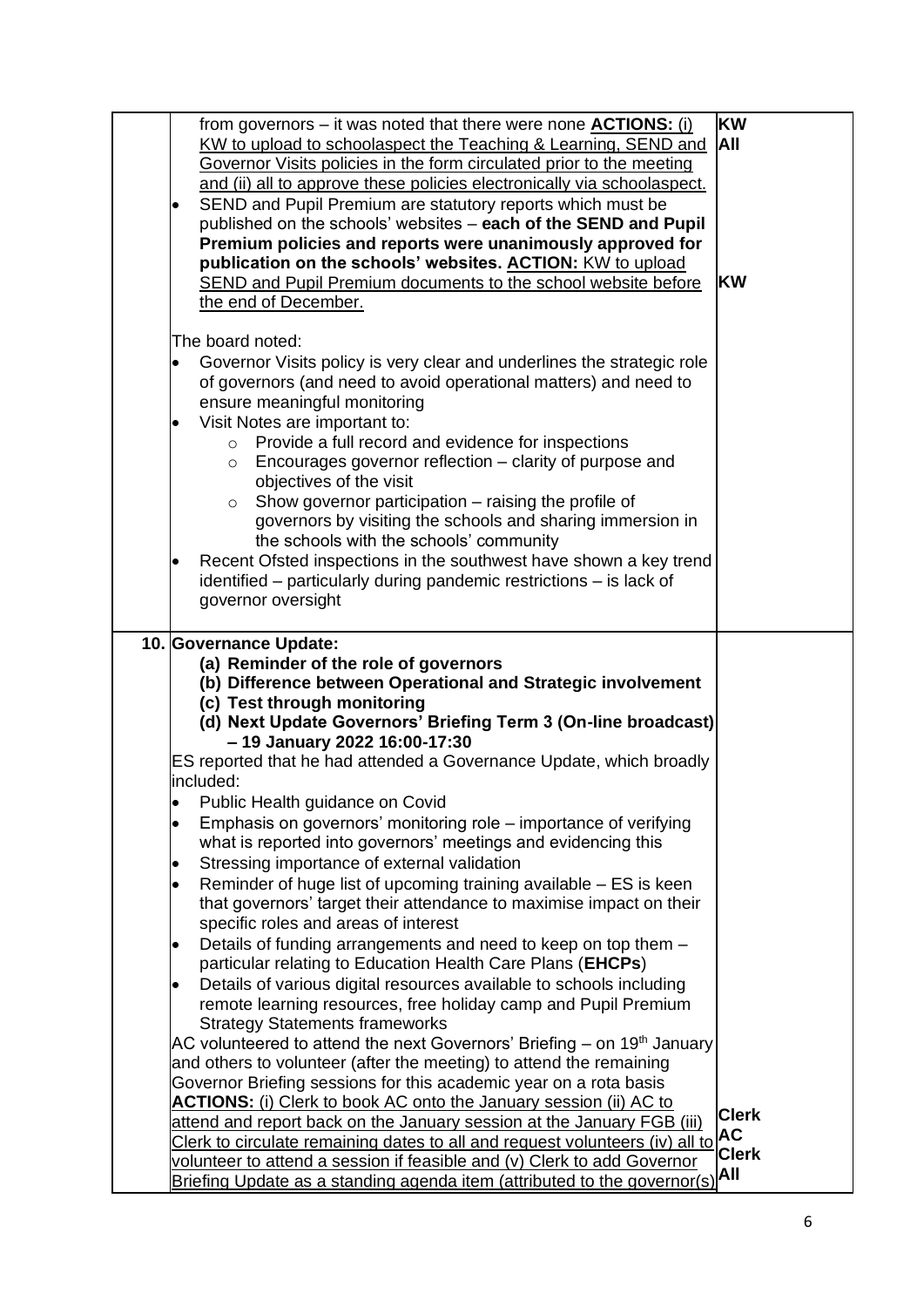|  | who attend the immediately preceding session).                                                                                                                                                                                                                                                                                                                                                                                                                                                                                                                                                                                                                                                                                                                                                                                                                                                                                                                                                                                                | <b>Clerk</b> |
|--|-----------------------------------------------------------------------------------------------------------------------------------------------------------------------------------------------------------------------------------------------------------------------------------------------------------------------------------------------------------------------------------------------------------------------------------------------------------------------------------------------------------------------------------------------------------------------------------------------------------------------------------------------------------------------------------------------------------------------------------------------------------------------------------------------------------------------------------------------------------------------------------------------------------------------------------------------------------------------------------------------------------------------------------------------|--------------|
|  | 11. Governor Participation/Monitoring<br>ES confirmed the minimum monitoring expectation was that one<br>governor from each committee visits each school each term and<br>completes a Visit Form (template at the back of the Governor Visits<br>Policy) which is fed into TLD or FGB (depending upon timing of visit and<br>meeting) <b>ACTION:</b> Clerk to add Visit Reports as standing agenda item<br>to both TLD and FGB agendas going forwards.<br>Training attended since last meeting:<br>RP: Core Curriculum (English & Maths) Overview for Governors<br>٠<br><b>ES: Governor Briefing</b><br>$\bullet$<br><b>KW: Headteacher Briefing</b><br>$\bullet$                                                                                                                                                                                                                                                                                                                                                                             | <b>Clerk</b> |
|  | 12. Website Audit<br>WG explained that she was synchronising various website audit tools<br>and would report back to the next meeting. <b>ACTION:</b> Clerk to add<br>website audit to the next agenda.                                                                                                                                                                                                                                                                                                                                                                                                                                                                                                                                                                                                                                                                                                                                                                                                                                       | <b>Clerk</b> |
|  | 13. Governor Skills Audit Analysis<br>It was noted that, whilst there were some anomalies in the matrix<br>circulated due to a change in the form completed (some completing<br>2020/21 NGA form and others completing 2021/22 NGA form), overall,<br>the skills are strong:<br>all Essential skills criteria (except 'Awareness of the key aspects of<br>national education policy and education locally') graded 4 or 5 ('5'<br>being extensive skills in this area)<br>all Desirable criteria graded at least 3<br>$\bullet$<br>the lower graded areas could easily be strengthened through<br>$\bullet$<br>increased practical experience (e.g., guest chairs to gain experience<br>of and increase confidence in chairing meetings) and/or targeted<br>training (e.g., 'Understand elements that make up a broad and<br>balanced school curriculum').<br>It was specifically acknowledged that, with the ever-changing national<br>landscape, it was challenging to remain confidently on top of national<br>and local education policy. |              |
|  | 14. Governor Training - schedule of LA courses on Teams + skills<br>audit analysis<br>As discussed above, specific items highlighted and sessions relevant to<br>specialist roles sent to individual governors as appropriate.                                                                                                                                                                                                                                                                                                                                                                                                                                                                                                                                                                                                                                                                                                                                                                                                                |              |
|  | 15. Standing Items by Exception:<br>(a) Marketing Activities<br><b>ACTION:</b> Moving forwards this agenda item to be attributed to GH (to<br>provide summary of marketing activities underway and planned foci).<br>KW reported that:<br>marketing for intake into Reception in September 2022 had<br>$\bullet$<br>effectively ended - this had included individual tours (out of school<br>hours) and open events                                                                                                                                                                                                                                                                                                                                                                                                                                                                                                                                                                                                                           | GH           |
|  | there is a new admissions portal for schools to check applications                                                                                                                                                                                                                                                                                                                                                                                                                                                                                                                                                                                                                                                                                                                                                                                                                                                                                                                                                                            |              |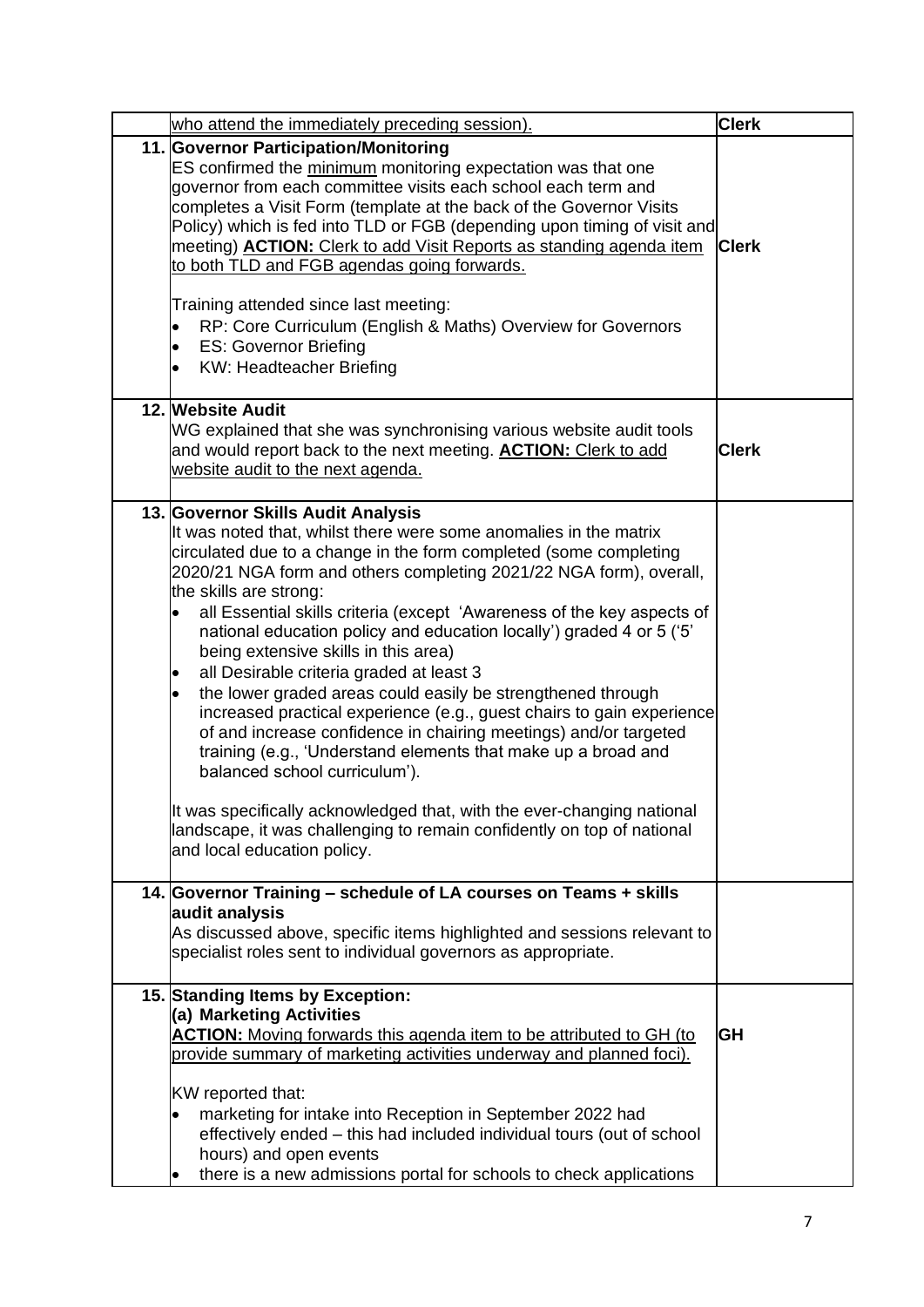|           | received – this currently shows 23 for LF and 10 for SSQ - although<br>it is not clear which proportion of these are first, second and third |  |
|-----------|----------------------------------------------------------------------------------------------------------------------------------------------|--|
|           | choices and also 8 of the nursery children at SSQ have not applied                                                                           |  |
|           | the September class structure remains a significant challenge -                                                                              |  |
|           | both schools are continuing their flexible approach to structure and                                                                         |  |
|           | curriculum planning                                                                                                                          |  |
|           | Both schools are using social media (Facebook) and their websites                                                                            |  |
|           | to promote – and also local community platforms (such as 'Next                                                                               |  |
|           | Door') – with teachers being encouraged to do class blogs which<br>are uploaded                                                              |  |
|           | Planned Admission Number (PAN) at LF is 16 - whilst LF is                                                                                    |  |
|           | currently limited by its physical space, additional learning space is                                                                        |  |
|           | planned within c.18 months and the school is committed to                                                                                    |  |
|           | accommodating all applicants, if at all possible, meanwhile                                                                                  |  |
|           | LF has a mix of large (Yr12 and Yr5) and very small cohorts and so                                                                           |  |
|           | there is a strong rationale for and increasing experience of mixed                                                                           |  |
|           | classes – parents appear to be increasingly confident in decisions                                                                           |  |
|           | taken and are raising fewer queries and concerns about this                                                                                  |  |
|           | (b) Safeguarding Update                                                                                                                      |  |
|           | In FF's absence, KW reported:                                                                                                                |  |
| $\bullet$ | The last School Improvement Adviser (SIA) visit was focused on                                                                               |  |
|           | safeguarding – visited both schools and saw same procedures (and                                                                             |  |
|           | named governor overseeing) in both schools                                                                                                   |  |
|           | FF (as Safeguarding Governor) and KW conducted a RAG-rated                                                                                   |  |
|           | internal audit, which was shared with and positively received by the                                                                         |  |
|           | <b>SIA</b>                                                                                                                                   |  |
| ٠         | FF checked the Single Central record (SCR), and the SIA<br>conducted an independent check of the SCR                                         |  |
|           | The Local Authority (LA) Audit is scheduled for completion in                                                                                |  |
|           | January <b>ACTION:</b> FF and KW to complete LA Audit and report back <b>FF/KW</b>                                                           |  |
|           | Electronic system at LF is being rolled out to SSQ in the New Year                                                                           |  |
|           | - thanks to JO for agreeing to support with this                                                                                             |  |
|           | (c) Health and Safety                                                                                                                        |  |
|           | <b>Covid Update</b>                                                                                                                          |  |
|           | KW reported:                                                                                                                                 |  |
|           | Nativities: continuing as outside events - JN explained that                                                                                 |  |
|           | practices have taken place outside - including today's dress                                                                                 |  |
|           | rehearsal until it was rained off, class performances scheduled for                                                                          |  |
|           | tomorrow and Wednesday (tomorrow's will be recorded in case<br>weather conditions result in cancellation of Thursday's)                      |  |
|           | Christmas Fun Day events include virtual church service, outside                                                                             |  |
|           | nativities and Christmas dinners at both schools                                                                                             |  |
|           |                                                                                                                                              |  |
|           | <b>Winter Preparedness</b>                                                                                                                   |  |
|           | KW reported that the Contingency Plan has been updated with Public                                                                           |  |
|           | Health and Headteachers' Briefings guidance and CO2 monitors                                                                                 |  |
|           | installed (which include thermometers so LA working temperature of 18<br>degrees can be monitored and maintained).                           |  |
|           |                                                                                                                                              |  |
|           | It was specifically noted that the Covid ventilation requirements was                                                                        |  |
|           | resulting in high energy bills which were having a significant impact on                                                                     |  |
|           | finances.                                                                                                                                    |  |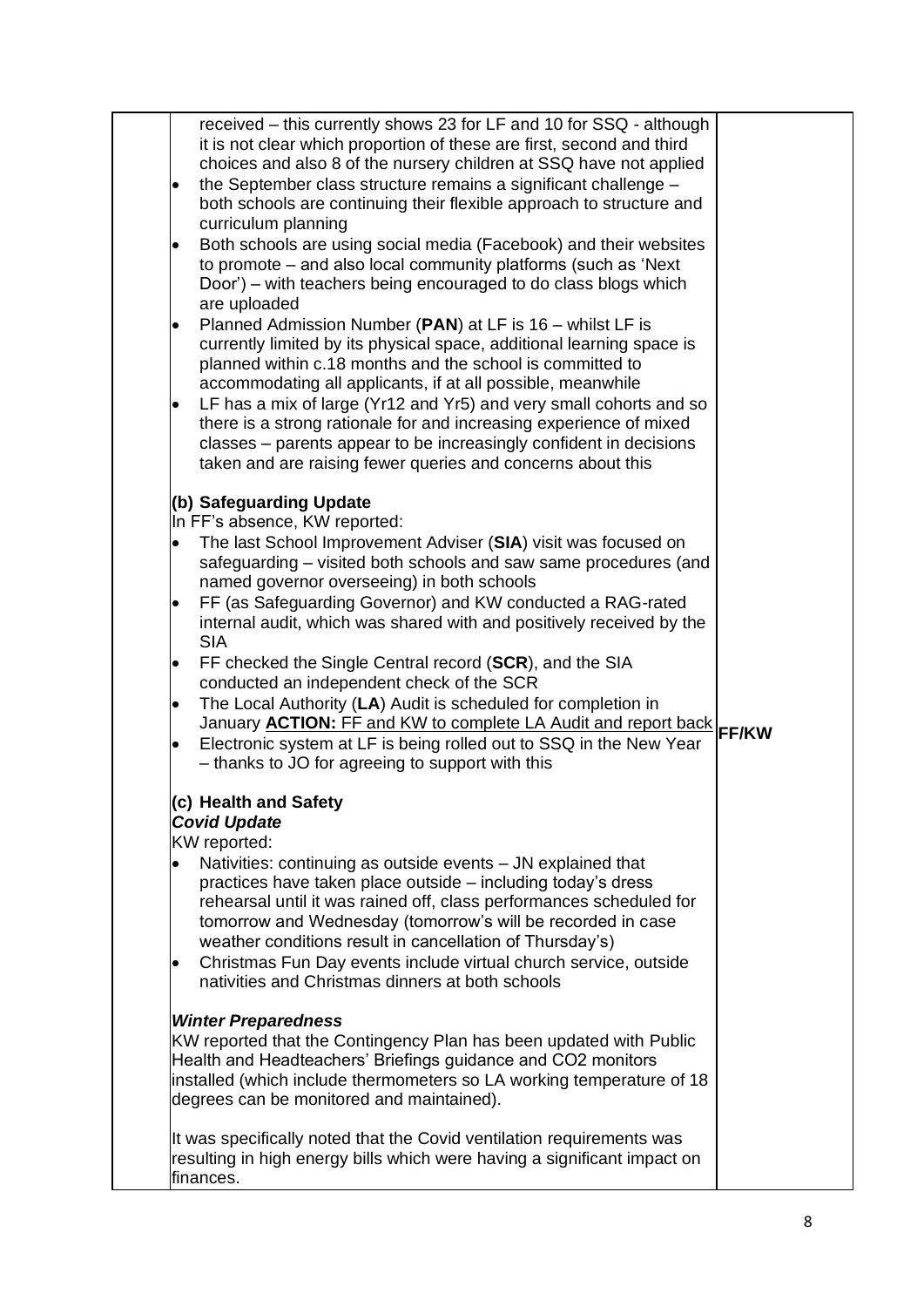| Discussed above.<br>(d) Single Central Record (SCR) Update<br>As noted above, externally validated as up to date by both the<br>Safeguarding Governor and SIA.<br>(e)Equalities and Accessibility<br>KW reported that the Equalities Statement had been updated as<br>appropriate and there were key proposals to improve accessibility<br>through creating more learning space at LF.<br>(e) Projects Update:<br>Car Parking - update<br>ES reported that:<br>Planning consent for the proposed plan expired in February<br>$\bullet$<br>LF is unable to assign school budget to development outside the<br>$\bullet$<br>school's boundary<br>A parents' group is working with the council<br>A fund of £7.5k (£6K carried forward from previous project $+£1.5K$<br>Tesco) must be committed by the end of the financial year or it will<br>be withdrawn – accordingly design work is starting as soon as<br>possible<br>It is anticipated that the project will be large (costing c.£50-60K)<br>$\bullet$<br>overall), and, via F&R and Parent Teacher Association, the school<br>would assist with fundraising as much as possible)<br><b>Parish Council School Boundary</b><br>ES reported that the land outside the school is common land and<br>potential for the school to take over some of it has not been discounted<br>with good creative discussions taking place in a sensitive manner (to<br>avoid adversely impacting community ties).<br><b>Matters Arising</b><br>Matters arising as per noted at the end of this evening's agenda – all<br>complete, superceded, covered by this evening's agenda, or being<br>covered by committees save for:<br>Item 7 (23.03.21): Clerk to add Nursery Provision Sustainability to the |              |
|----------------------------------------------------------------------------------------------------------------------------------------------------------------------------------------------------------------------------------------------------------------------------------------------------------------------------------------------------------------------------------------------------------------------------------------------------------------------------------------------------------------------------------------------------------------------------------------------------------------------------------------------------------------------------------------------------------------------------------------------------------------------------------------------------------------------------------------------------------------------------------------------------------------------------------------------------------------------------------------------------------------------------------------------------------------------------------------------------------------------------------------------------------------------------------------------------------------------------------------------------------------------------------------------------------------------------------------------------------------------------------------------------------------------------------------------------------------------------------------------------------------------------------------------------------------------------------------------------------------------------------------------------------------------------------------------------------------------------------------------|--------------|
|                                                                                                                                                                                                                                                                                                                                                                                                                                                                                                                                                                                                                                                                                                                                                                                                                                                                                                                                                                                                                                                                                                                                                                                                                                                                                                                                                                                                                                                                                                                                                                                                                                                                                                                                              |              |
|                                                                                                                                                                                                                                                                                                                                                                                                                                                                                                                                                                                                                                                                                                                                                                                                                                                                                                                                                                                                                                                                                                                                                                                                                                                                                                                                                                                                                                                                                                                                                                                                                                                                                                                                              |              |
|                                                                                                                                                                                                                                                                                                                                                                                                                                                                                                                                                                                                                                                                                                                                                                                                                                                                                                                                                                                                                                                                                                                                                                                                                                                                                                                                                                                                                                                                                                                                                                                                                                                                                                                                              |              |
|                                                                                                                                                                                                                                                                                                                                                                                                                                                                                                                                                                                                                                                                                                                                                                                                                                                                                                                                                                                                                                                                                                                                                                                                                                                                                                                                                                                                                                                                                                                                                                                                                                                                                                                                              |              |
|                                                                                                                                                                                                                                                                                                                                                                                                                                                                                                                                                                                                                                                                                                                                                                                                                                                                                                                                                                                                                                                                                                                                                                                                                                                                                                                                                                                                                                                                                                                                                                                                                                                                                                                                              |              |
|                                                                                                                                                                                                                                                                                                                                                                                                                                                                                                                                                                                                                                                                                                                                                                                                                                                                                                                                                                                                                                                                                                                                                                                                                                                                                                                                                                                                                                                                                                                                                                                                                                                                                                                                              |              |
|                                                                                                                                                                                                                                                                                                                                                                                                                                                                                                                                                                                                                                                                                                                                                                                                                                                                                                                                                                                                                                                                                                                                                                                                                                                                                                                                                                                                                                                                                                                                                                                                                                                                                                                                              |              |
|                                                                                                                                                                                                                                                                                                                                                                                                                                                                                                                                                                                                                                                                                                                                                                                                                                                                                                                                                                                                                                                                                                                                                                                                                                                                                                                                                                                                                                                                                                                                                                                                                                                                                                                                              |              |
|                                                                                                                                                                                                                                                                                                                                                                                                                                                                                                                                                                                                                                                                                                                                                                                                                                                                                                                                                                                                                                                                                                                                                                                                                                                                                                                                                                                                                                                                                                                                                                                                                                                                                                                                              |              |
|                                                                                                                                                                                                                                                                                                                                                                                                                                                                                                                                                                                                                                                                                                                                                                                                                                                                                                                                                                                                                                                                                                                                                                                                                                                                                                                                                                                                                                                                                                                                                                                                                                                                                                                                              |              |
|                                                                                                                                                                                                                                                                                                                                                                                                                                                                                                                                                                                                                                                                                                                                                                                                                                                                                                                                                                                                                                                                                                                                                                                                                                                                                                                                                                                                                                                                                                                                                                                                                                                                                                                                              |              |
|                                                                                                                                                                                                                                                                                                                                                                                                                                                                                                                                                                                                                                                                                                                                                                                                                                                                                                                                                                                                                                                                                                                                                                                                                                                                                                                                                                                                                                                                                                                                                                                                                                                                                                                                              |              |
|                                                                                                                                                                                                                                                                                                                                                                                                                                                                                                                                                                                                                                                                                                                                                                                                                                                                                                                                                                                                                                                                                                                                                                                                                                                                                                                                                                                                                                                                                                                                                                                                                                                                                                                                              |              |
|                                                                                                                                                                                                                                                                                                                                                                                                                                                                                                                                                                                                                                                                                                                                                                                                                                                                                                                                                                                                                                                                                                                                                                                                                                                                                                                                                                                                                                                                                                                                                                                                                                                                                                                                              |              |
|                                                                                                                                                                                                                                                                                                                                                                                                                                                                                                                                                                                                                                                                                                                                                                                                                                                                                                                                                                                                                                                                                                                                                                                                                                                                                                                                                                                                                                                                                                                                                                                                                                                                                                                                              |              |
|                                                                                                                                                                                                                                                                                                                                                                                                                                                                                                                                                                                                                                                                                                                                                                                                                                                                                                                                                                                                                                                                                                                                                                                                                                                                                                                                                                                                                                                                                                                                                                                                                                                                                                                                              |              |
| March 2022 agenda.                                                                                                                                                                                                                                                                                                                                                                                                                                                                                                                                                                                                                                                                                                                                                                                                                                                                                                                                                                                                                                                                                                                                                                                                                                                                                                                                                                                                                                                                                                                                                                                                                                                                                                                           |              |
| Item 11 (23.03.21): Whilst an ongoing action to add meetings, key                                                                                                                                                                                                                                                                                                                                                                                                                                                                                                                                                                                                                                                                                                                                                                                                                                                                                                                                                                                                                                                                                                                                                                                                                                                                                                                                                                                                                                                                                                                                                                                                                                                                            |              |
| deadlines, in-school/cascaded training sessions, etc                                                                                                                                                                                                                                                                                                                                                                                                                                                                                                                                                                                                                                                                                                                                                                                                                                                                                                                                                                                                                                                                                                                                                                                                                                                                                                                                                                                                                                                                                                                                                                                                                                                                                         | <b>Clerk</b> |
| Item 3 (23.09.21): ACTION: Clerk to publish current minutes on                                                                                                                                                                                                                                                                                                                                                                                                                                                                                                                                                                                                                                                                                                                                                                                                                                                                                                                                                                                                                                                                                                                                                                                                                                                                                                                                                                                                                                                                                                                                                                                                                                                                               |              |
| schools' websites and create archive minutes section on schools'<br>websites.                                                                                                                                                                                                                                                                                                                                                                                                                                                                                                                                                                                                                                                                                                                                                                                                                                                                                                                                                                                                                                                                                                                                                                                                                                                                                                                                                                                                                                                                                                                                                                                                                                                                |              |
|                                                                                                                                                                                                                                                                                                                                                                                                                                                                                                                                                                                                                                                                                                                                                                                                                                                                                                                                                                                                                                                                                                                                                                                                                                                                                                                                                                                                                                                                                                                                                                                                                                                                                                                                              |              |
| As noted above, new governors' references taking up and induction<br>largely complete, although ES suggested a more formal mentoring<br>system be put in place – committee chair to mentor/select mentor for<br>new governors in their committee. <b>ACTIONS:</b> AC and LM to appoint<br>mentors for GH and TS.                                                                                                                                                                                                                                                                                                                                                                                                                                                                                                                                                                                                                                                                                                                                                                                                                                                                                                                                                                                                                                                                                                                                                                                                                                                                                                                                                                                                                             | <b>Clerk</b> |
|                                                                                                                                                                                                                                                                                                                                                                                                                                                                                                                                                                                                                                                                                                                                                                                                                                                                                                                                                                                                                                                                                                                                                                                                                                                                                                                                                                                                                                                                                                                                                                                                                                                                                                                                              |              |